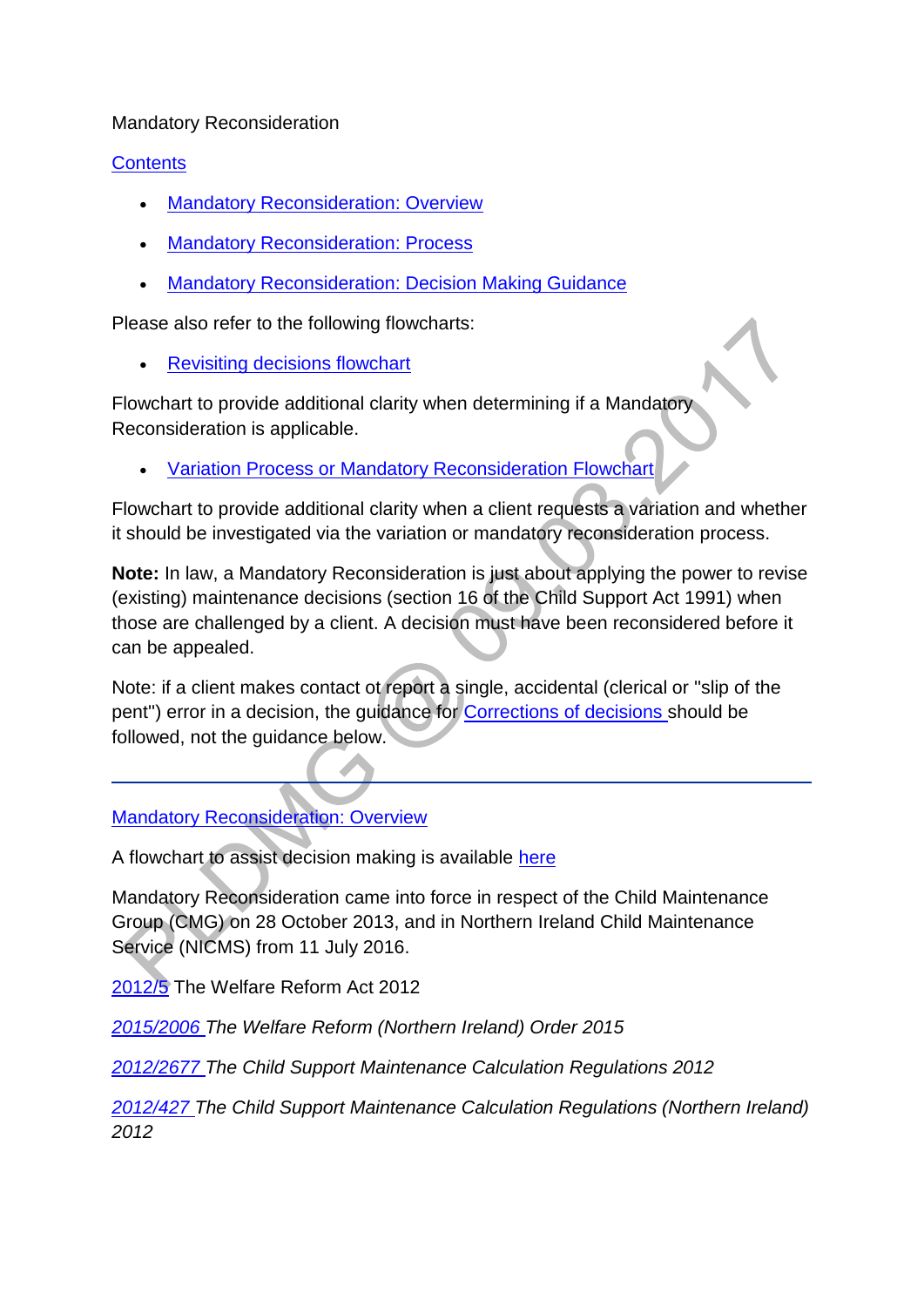The Welfare Reform Act 2012 and the Welfare Reform (Northern Ireland) Order 2015 provide the legal foundation for the introduction of a number of changes. These include reforms intended to improve the quality of decisions made by the Secretary of State (SofS) and streamline the process of appealing against those decisions, and are not just changes that apply to Child Support. The key change relating to appeals is the introduction of Mandatory Reconsideration of decisions, prior to appeal.

Two other appeal reforms have been introduced, under changes to the Tribunal Procedure (First-tier Tribunal) (Social Entitlement Chamber) Rules 2008:

- [Direct Lodgement o](http://np-cmg-sharepoint.link2.gpn.gov.uk/sites/policy-law-and-decision-making-guidance/Pages/Direct-Lodgement.aspx)f appeals, with (Great Britain) HM Courts and Tribunals Service (HMCTS) or (Northern Ireland) The Appeals Service (TAS); and,
- the introduction of a [42 day appeal timescale](http://np-cmg-sharepoint.link2.gpn.gov.uk/sites/policy-law-and-decision-making-guidance/Pages/42-day-appeal-timescales.aspx) (GB only), in which to bring appeals to an outcome once accepted by HMCTS.

Section 102 and Schedule 11 of the Welfare Reform Act 2012 and Section 107 and Schedule 11 of the Welfare Reform (Northern Ireland) Order 2015 in particular bring in the reforms to the pre-appeal process, requiring a person to request the revision of a SofS decision before they accrue a right of appeal. This is the "mandatory" part of the phrase Mandatory Reconsideration – a client must allow the Secretary of State the opportunity to reconsider a decision before an appeal can be made to Tribunal.

Regulation 6 of the Social Security, Child Support, Vaccine Damage and Other Payments (Decisions and Appeals) (Amendment) Regulations 2013 amends the Child Support Maintenance Calculation Regulations 2012 and Regulations 5 of the Social Security, Child Support and Mesothelioma Lump Sum Payments (Decisions and Appeals) (Amendment) Regulations (Northern Ireland) 2012 amends the Child Support Maintenance Calculation Regulations (Northern Ireland) 2012 inserting a new Regulation into them, to allow for a Mandatory Reconsideration to be undertaken.

# Why introduce this new requirement?

There are a number of reasons for a person to ask for a decision to be looked at again before they can make an appeal to an independent tribunal. Broadly, these are:

**1.** To improve the quality and accuracy of decision making by the SofS -The SofS must be given the opportunity to review any maintenance liability decision before someone can appeal against it.

As such, there is an early opportunity for any errors in decisions to be identified and corrected, without need for the client(s) to enter into a protracted legal process;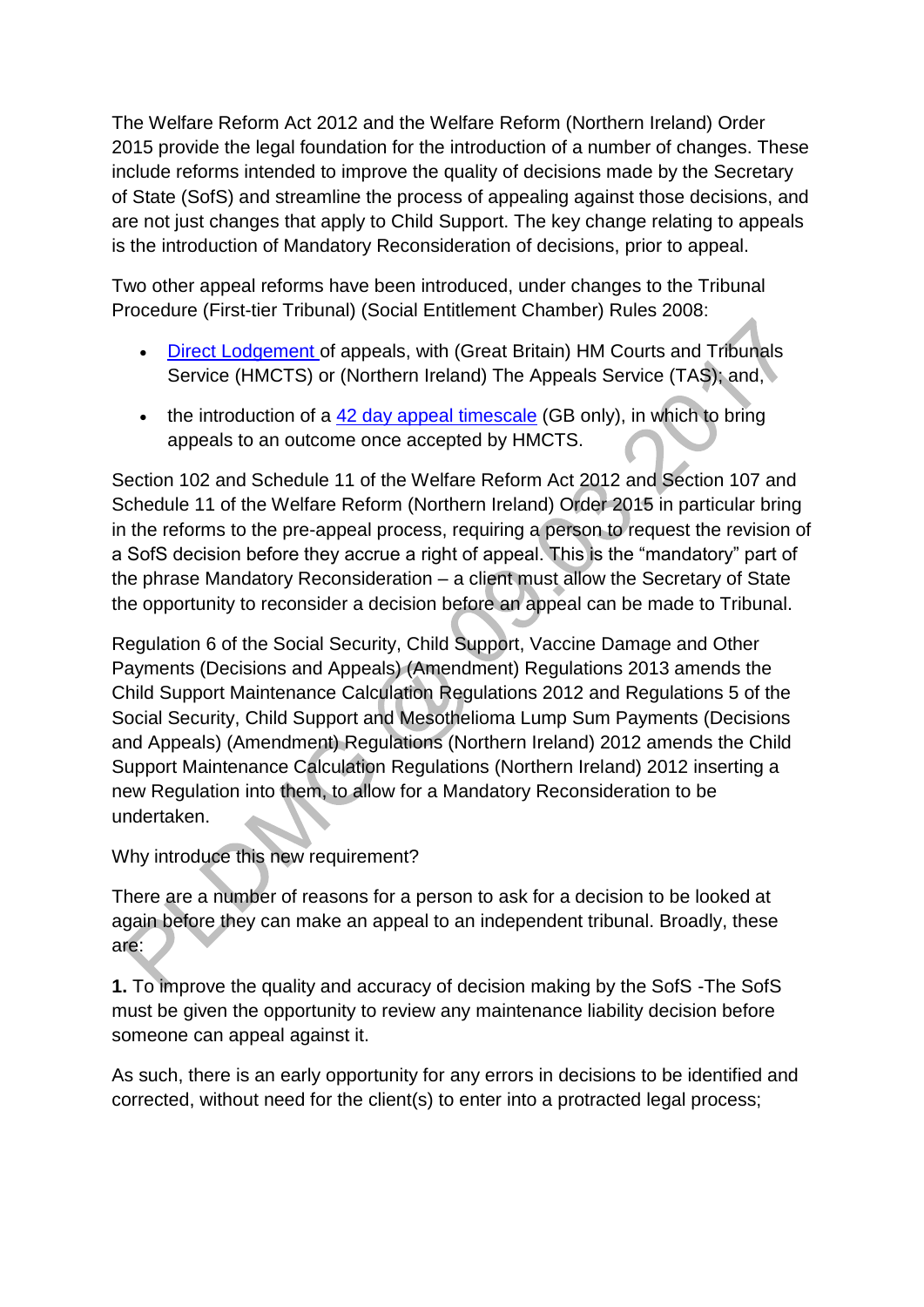**2.** To improve the client experience of interacting with government bodies by resolving client issues at the earliest opportunity and increase confidence in the quality and accuracy of decision making by the SofS -

Although it may seem like a "hurdle" is being placed in front of clients, by forcing them to have a decision reconsidered before they can appeal, the fact is that many appeals could have been averted prior to Mandatory Reconsideration being introduced if the SofS had been given the opportunity to examine decisions before an appeal was made. Clients also often don't realise that the process of appealing is a time-consuming, legal process, which will see decisions on their case examined by a judge (albeit, in an informal court). Whilst it is recognised that such a process is ultimately required, engaging directly with clients as early as possible is often the quickest way of resolving any issues they may have with maintenance liability decisions.

**3.** To reduce the number of appeals to HM Courts and Tribunals Service (HMCTS or TAS) -

This is a knock-on effect of the earlier two points. If decisions are thoroughly examined at the earliest possible opportunity, their accuracy can be confirmed or any issues addressed quickly, improving customer service and potentially reducing the likelihood of the client subsequently appealing. Equally, when a decision is accurate (including if it has been revised to be made accurate, under MR), and if the client still wishes to appeal, we can feel more confident that, when examined by a judge, our decision will not subsequently require further amendment. Over time, and if less of our decisions require further amendment following tribunal hearings (because thorough checking under MR has either corrected any errors that may have existed, or confirmed decisions as fully correct in law), any consequent reputational improvement should mean that even clients who remain displeased with a decision we've made may be more willing to accept our explanation of it and choose not to appeal.

Note: The simultaneous introduction of ["Direct Lodgement"](http://np-cmg-sharepoint.link2.gpn.gov.uk/sites/policy-law-and-decision-making-guidance/Pages/Direct-Lodgement.aspx) means that clients will also have to make a proactive choice to appeal directly to HMCTS or TAS. This should mean that it is only those instances where the client feels genuinely aggrieved at our decision, and cannot be convinced of its legal accuracy, that progress to becoming actual appeals.

What decisions are subject to the new process?

Only new original decisions made on or after 28 October 2013 (GB) and 11 July 2016 (NI) will be subject to the Mandatory Reconsideration process. Original decisions made prior to this date will follow the older disputes process, even if they have been subsequently revised, and regardless of whether that revision was undertaken before, on or after 28/10/13 (GB) or 11/07/2016 (NI).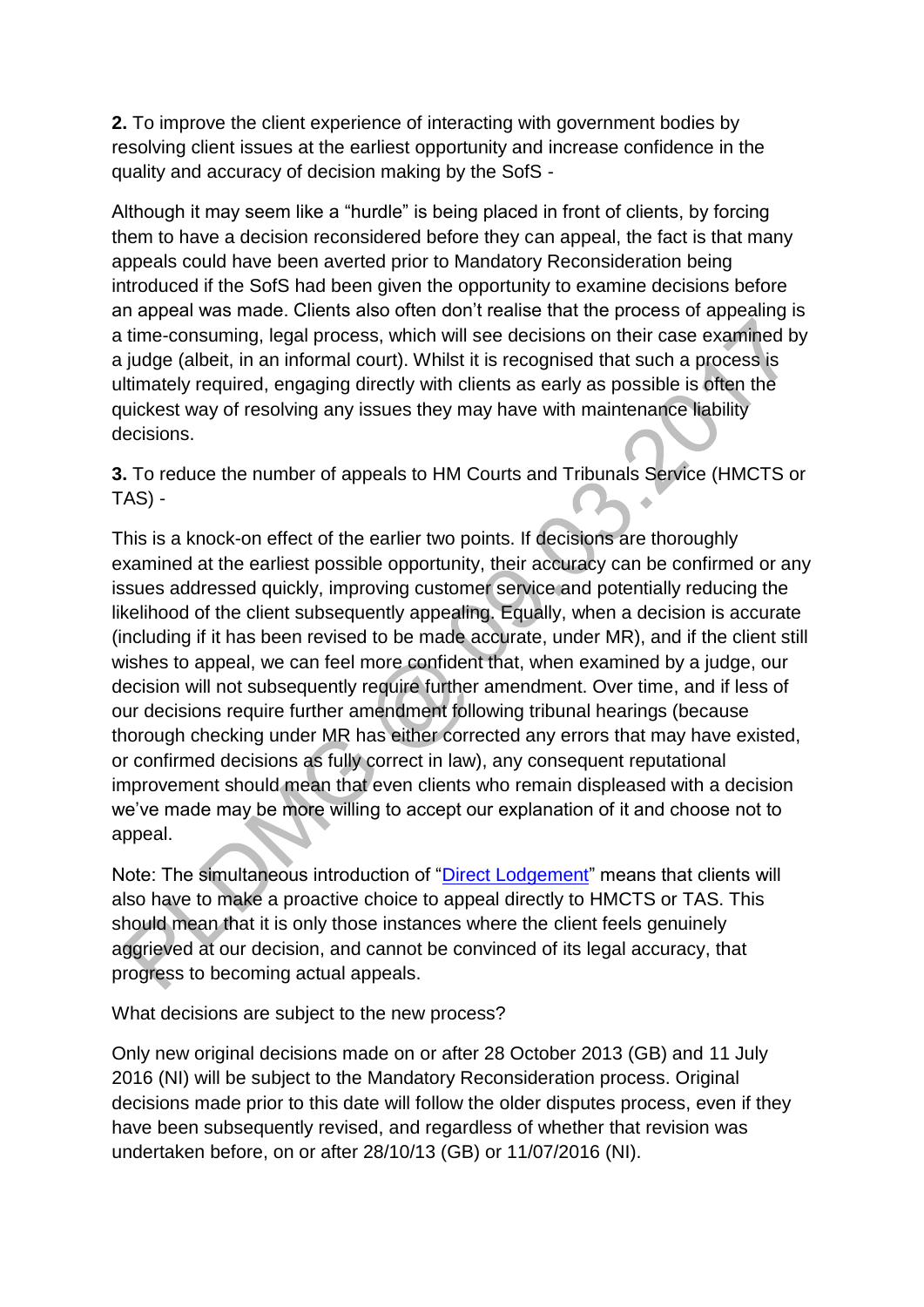Therefore, to determine whether a particular decision should undergo Mandatory Reconsideration (or a dispute instead), caseworkers must establish the date the original decision was made.

For clarity, to be able to revise (reconsider) a decision, that decision must exist in the first instance. The original decision is the "first time" the decision was made. Original decisions therefore are decisions:

- made under section 11 of the Child Support Act 1991 Initial decisions;
- made under section 17 of the Child Support Act 1991 Supersession decisions;
- made under S.12 CS Act 1991 Default Maintenance Decisions.

This also includes any decision made to decline /reject a change as evidence was not received within 14 days, but evidence is then received within allowable time i.e. 30 (+2) days, from the date the decision to decline/reject the change was made.

**Note 1**: Variations are made either as supersessions (S.17 CS Act 1991), or as revisions of existing decisions (S.16 CS Act 1991) when made in relation to a recently made MC. "Supersession" Variation decisions are subject to Mandatory Reconsideration, as for any supersession decision. Variations made under the power of revision are examined in the Exceptional Scenarios section – see later.

Note 2: If a client makes contact "in time" (see next section) to report a single, accidental (clerical or "slip of the pen") error in a decision, and no other issues, the guidance for [Corrections of decisions s](http://np-cmg-sharepoint.link2.gpn.gov.uk/sites/policy-law-and-decision-making-guidance/Pages/Corrections-of-decisions.aspx)hould be followed. If the contact to report a single, accidental (clerical or "slip of the pen") error is made "out of time", the decision should be altered as a Secretary of State "own initiative" revision.

**E.g. 1** – Original decision made prior to 28/10/13, by way of supersession. Client also requests revision prior to 28/10/13. Caseworker should follow the dispute process to resolve the client's issues.

**E.g. 2** – Original decision made prior to 28/10/13, by way of supersession. Client requests a revision of the decision after 28/10/13. Caseworker should still follow the dispute process to resolve the client's issues as the original decision was made before 28/10/13.

**E.g. 3** –Original decision made on 30/10/13, by way of supersession. Client subsequently requests revision. Decision would follow the Mandatory Reconsideration process as the original decision was made on or after 28/10/13.

Policy and legal principles behind the MR process, for CMG

The following points are crucial when undertaking, or considering undertaking, the Mandatory Reconsideration process: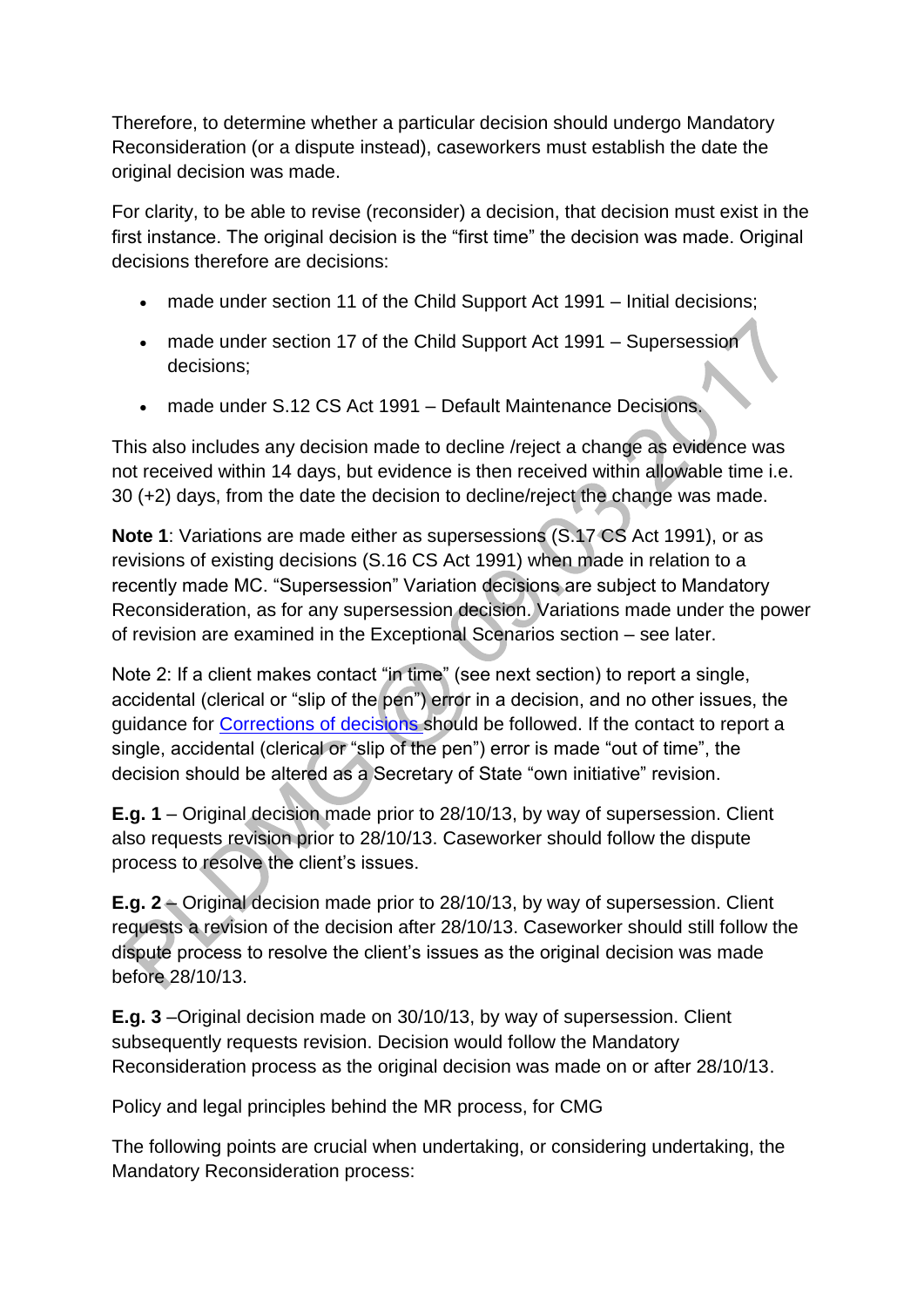• the client must drive the reconsideration (legal requirement):

For a right of appeal to accrue against a decision, the request to review (revise) that decision must be instigated by a client (i.e. not the Secretary of State or a Third Party) - this is the 'mandatory' part of the phrase 'mandatory reconsideration'. Revisions undertaken when not client-driven (such as when an "official error" is discovered) will not lead to a right of appeal accruing (but a client would be entitled to request a Mandatory Reconsideration of such a decision);

• the request to reconsider a decision must be made "in time" (legal requirement):

When a client requests a decision be looked at again (reconsidered / reviewed / revised), that request must be made "in time" for a Mandatory Reconsideration to be undertaken. In the 2012 scheme, the standard timescale in which a revision may be requested is within 30 days of the date of notification of the decision. Procedurally, we allow a further 2 days, for posting.  $\ddot{\phantom{a}}$ 

If a client makes their request beyond 30 (+2) days of the date of notification, the caseworker should consider if the request may still be accepted as a late request for revision. In the 2012 scheme, there is no "upper limit" to this timescale, however the client would need to provide good reason for their delay and the longer the time taken to make the request, the more extreme / exceptional the reason for making the request late needs to be before a late revision request can be accepted.

**E.g. 1 -** Original decision notified on 01/11/13. Client requests that a decision be looked at again on 09/12/13 (about 1 week beyond the 30 (+2) day timescale). Their request is late but they explain that they have just returned from a month-long safari so could not have got back in touch sooner.

The caseworker decides that this is an acceptable reason for the request being made late (by about a week), so accepts it. The decision will be looked at again under Mandatory Reconsideration.

**E.g. 2 -**Original decision notified on 11/05/14. On 13/10/14, around 5 months aftr the decision was notified, the client requests that the decision be looked at again. As they are late in making the request, the caseworker asks them to provide a reason for the delay. The client, who is an NRP we're now attempting to undertake enforcement action against for non-payment of maintenance states, "Because you're now trying to take me to court."

The caseworker does not consider that this is sufficiently good reason as to why the client could not have made their request to review the decision sooner so refuses to enter into the Mandatory Reconsideration process.

**E.g. 3 -**Original decision notified on 11/05/14. On 13/10/14, the client requests that the decision be looked at again. As they are late in making the request, the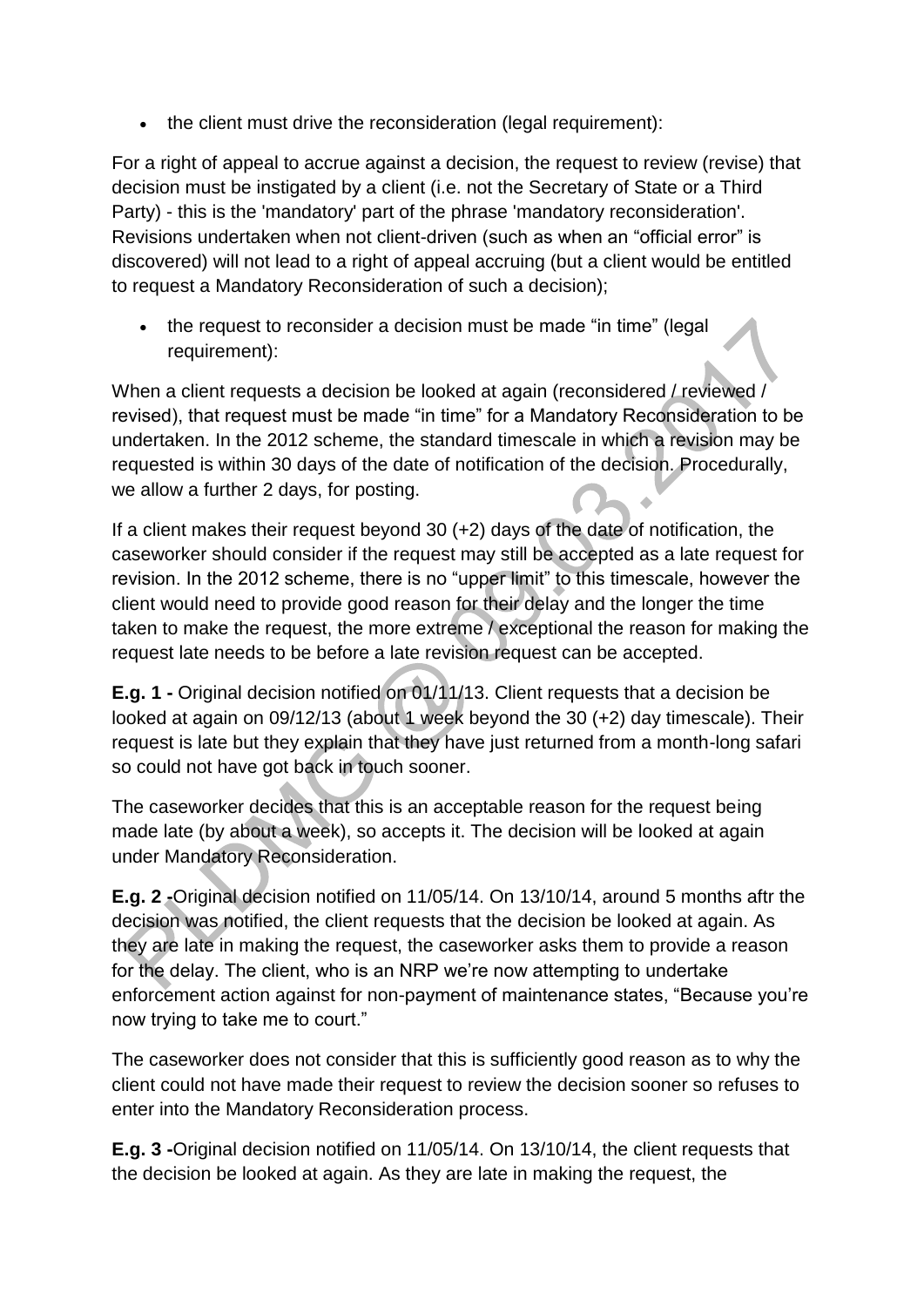caseworker asks them to provide a reason for the delay. The client, states, "I was involved in a serious car accident back in mid-May and doctors induced me into a coma to speed up my recovery. I have only been out of hospital for a week now but I can get my doctor to confirm what I've said."

The caseworker considers that this is a sufficiently good reason as to why the client could not have made their request to review the decision sooner so accepts the late request and the decision enters into the Mandatory Reconsideration process.

 All parties to the case / casegroup who could potentially be affected by a change in the decision will be invited to be part of the Mandatory Reconsideration process (policy principle):

This ensures that any person who could be affected by any change to the decision being reconsidered has the opportunity to provide any evidence they have which they believe may be relevant to the calculation being re-examined.

Where the scenario is such that the decision being reconsidered relates to a casegroup involving one paying parent and two (or more) receiving parents, and even if the issue raised is specific to one of the cases in particular, all parties must nonetheless be included in the process. Typically, this occurs where the issue is around shared care.

The reason for including all parties, even in the situation above is that, after the Mandatory Reconsideration has been completed, an appeal can be made. If at appeal, the tribunal judge finds some further element of the calculation is incorrect, even if that wasn't the issue that lead to the Mandatory Reconsideration being undertaken in the first instance, all parties to the casegroup could then be affected. If those parties were not included in the original Mandatory Reconsideration action, however, they would not be parties to the appeal and, as such, would have no legal rights to return to the tribunal and request they look at the decision again (under an appeal).

 All elements of the decision being reconsidered will be verified, not just those raised by the client (policy principle):

There is no legal requirement to do this. However, to ensure the best possible decision making quality, and client service, the policy here is that the whole of the decision being looked at again should be checked as part of the Mandatory Reconsideration process.

 Any particular decision will only go through the Mandatory Reconsideration process once (policy principle):

Although there is no legal restriction to the number of times a decision could be revised, but because of the planned thoroughness of the Mandatory Reconsideration process, and the fact that after it has been undertaken a client will then have a right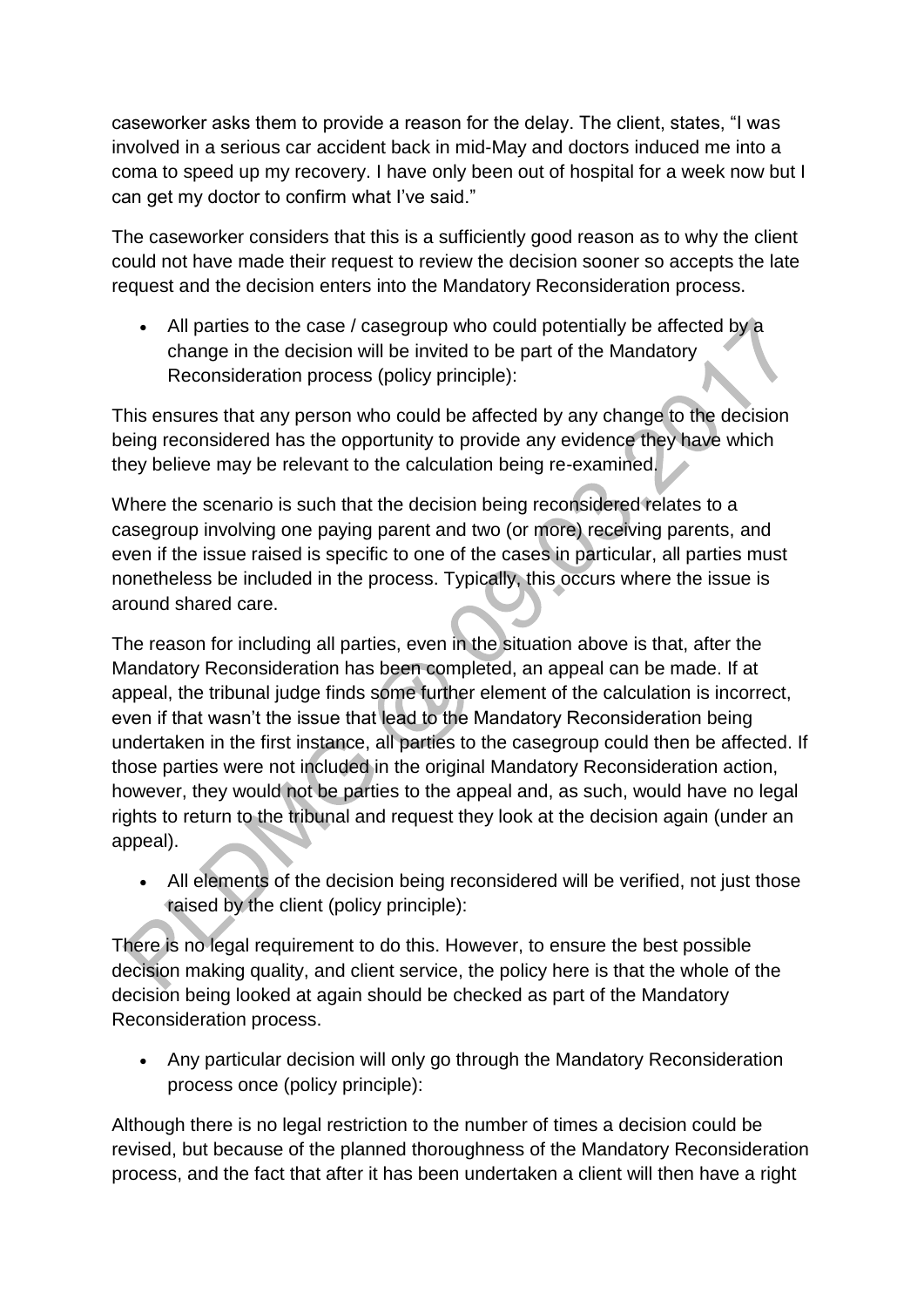of appeal to tribunal, a policy has been agreed that Mandatory Reconsideration will only happen once in respect of any particular decision before a client is directed to make an appeal to HMCTS or TAS (Northern Ireland).

### [Return to contents](http://np-cmg-sharepoint.link2.gpn.gov.uk/sites/policy-law-and-decision-making-guidance/Pages/Mandatory-Reconsideration.aspx#contents)

### **[Mandatory Reconsideration: Process](http://np-cmg-sharepoint.link2.gpn.gov.uk/sites/policy-law-and-decision-making-guidance/Pages)**

Detailed procedural guidance on completing a full Mandatory Reconsideration is available. Exceptional scenarios involving "outside formula" requests for reconsideration / revision and variations are explained in greater detail later in this section.

When conducting a full Mandatory Reconsideration, the key points to bear in mind are:

- in law, a Mandatory Reconsideration is just about considering applying the power to revise decisions (S.16 CS Act 1991);
- request and / or gather evidence from all parties who could potentially be affected by any change to the decision being reconsidered, as per the online guidance, in the relevant timescales;
- check all elements of the calculation for accuracy, not just the areas raised by the client as part of requesting the Mandatory Reconsideration;
- whatever the outcome of the reconsideration activity (be that to revise the decision being reconsidered or refuse to revise it), remember that the parties to the case / casegroup decision being reconsidered will have a right of appeal following the Mandatory Reconsideration activity.

Exceptional scenarios

# 1.Parentage disputes

Issues of paternity are exceptional as, although they have an impact on the calculation of a maintenance liability and carry an underlying right of appeal under Section 20 CS Act 1991 (as with all liability-related decision types), appeals on the basis of parentage must be in a formal court (e.g. magistrates') rather than at tribunal.

You should follow the guidance on "Parentage Disputes" if a parentage dispute is raised and contact your local Parentage Ambassador if you remain uncertain as to how to proceed thereafter.

2. – "Outside formula" requests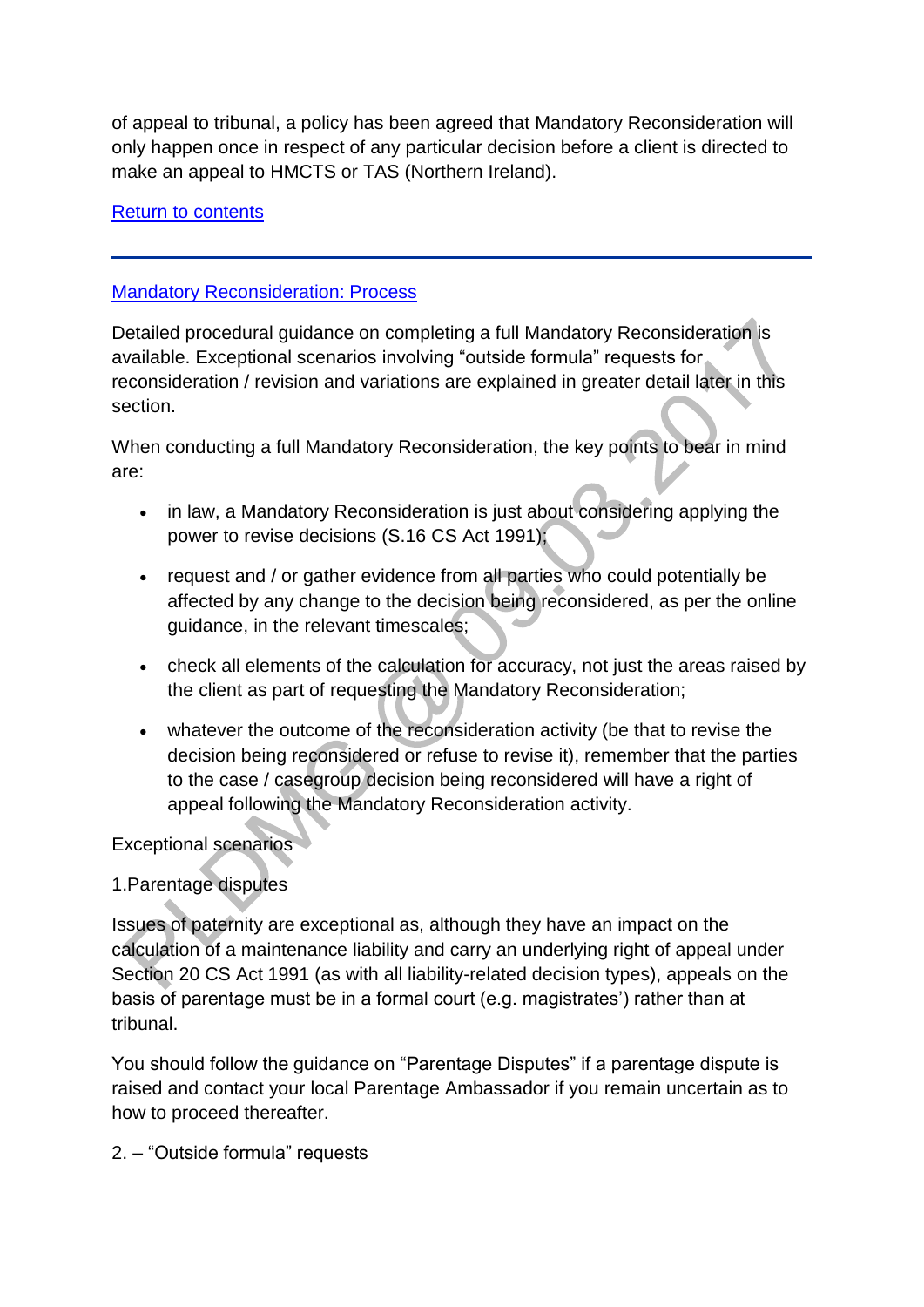When a client disagrees with a maintenance liability decision made on their case, they may raise issues which could never make any difference to the decision itself as they fall outside of the legal formula used to calculate it.

Such revision requests are known as "outside formula" requests. They can range from issues which it may appear could affect the maintenance liability (particularly to someone unaware of the legal formula), right through to extremes which could never be taken into account.

Additionally, some "outside formula" requests are made on grounds where, although the grounds do not apply to the particular decision being challenged by the client, they may require other action to be taken. This could be, for example, requesting a decision be looked at again as a result of a change of circumstance that only occurred after the effective date of the decision being challenged.

When a client makes contact, seeking to have a decision looked at again on an "outside formula" issue, caseworkers should endeavour to find out if there is any "in formula" reason for considering revision of the decision, underlying or in addition to the "outside formula" issue the client has raised.

If an "in formula" reason for reconsidering the particular decision can be determined, the full Mandatory Reconsideration process should then be entered into.

Where no "in formula" ground can be ascertained, but if the client's request should be addressed by some other action, that action should be taken on the case and / or the client should be signposted appropriately.

**REMEMBER**: Mandatory Reconsideration only applies to maintenance liabilityrelated decisions. Unless such a decision has recently been made (i.e. within 30 days (+2) of a client requesting a decision be looked at again), there will not normally be a decision in respect of which you could consider a revision, on either an in formula or outside formula basis – see ["in time"](http://np-cmg-sharepoint.link2.gpn.gov.uk/sites/policy-law-and-decision-making-guidance/Pages/Mandatory-Reconsideration.aspx#INtime).

Examples of outside formula issues / grounds are given below.

 Client is reporting a change that has occurred since the effective date of the decision that has prompted their contact.

This is a request for a Change of Circumstances supersession and that should be explained to the client. CofC action should be undertaken rather than a Mandatory Reconsideration.

 Client contact is in relation to an administrative issue that is linked to the courts, such as the imposition of a Deduction from Earnings Order (DEO) or Deduction Order (DO).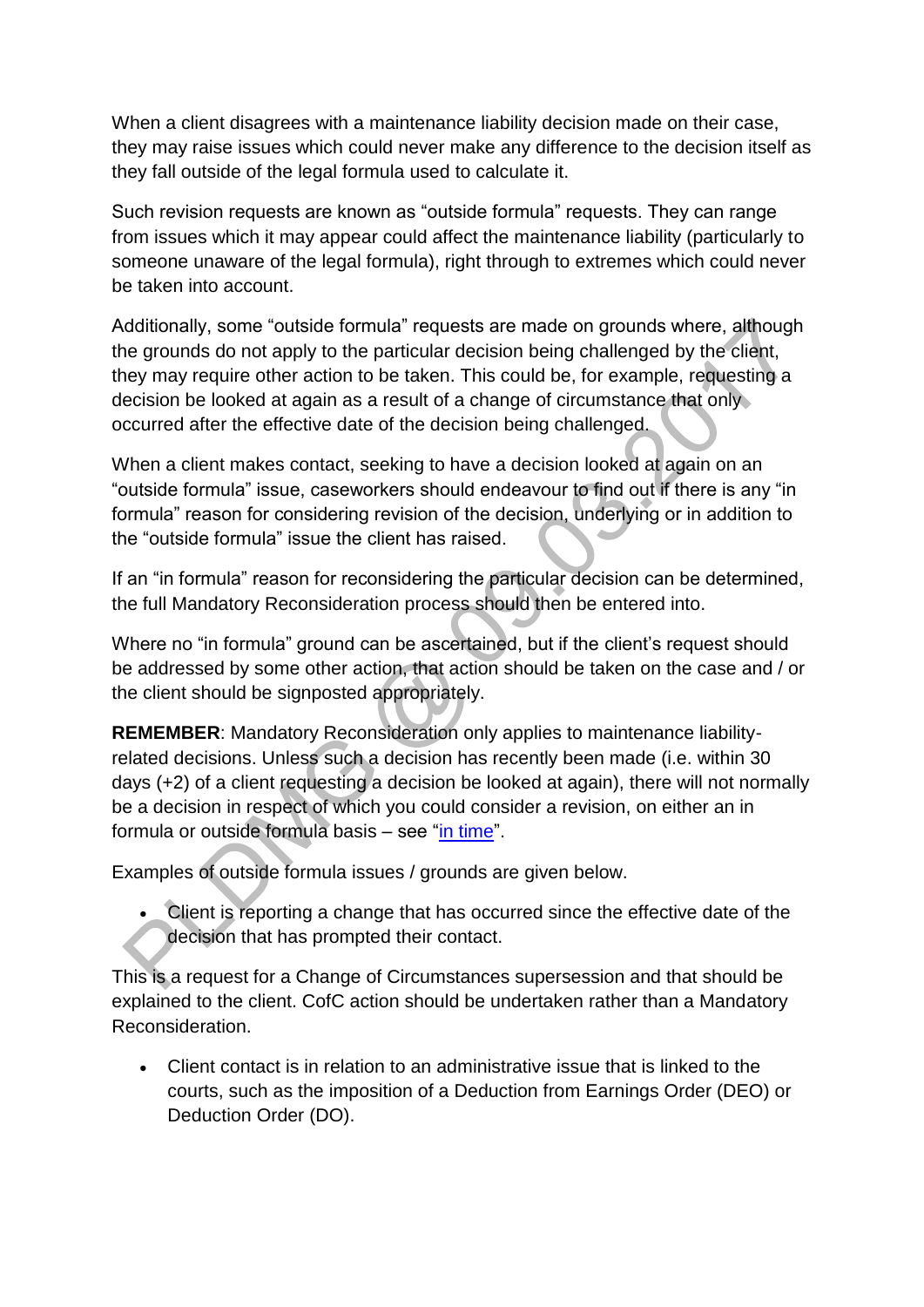Where a client is unhappy at court action, they should be signposted back to the relevant court as soon as possible (because of the legal timescales that may apply to them). A Mandatory Reconsideration would not be entered into.

 Client contact is in relation to an administrative issue that is not linked to the courts.

General client service issues fall into this category as issues of the quality of service provided to a client do not affect the calculation of a maintenance liability. The client's issues should be discussed and, if appropriate, they should be referred to Complaints. No Mandatory Reconsideration will be undertaken.

 Client contact is in relation to an issue that may appear to have a bearing on a maintenance calculation, to someone who is not familiar with the formula, but does not – "outside formula" Mandatory Reconsideration Notice to be issued.

For 2012 scheme cases, this could include such things as housing costs, expenses incurred in travelling to and from work and the cost of domestic bills, none of which are taken into account in the 2012 scheme formula.

 Client contact is in relation to an issue that has no bearing on a maintenance calculation, nor is an alternative course of action relevant– "outside formula" Mandatory Reconsideration Notice to be issued.

Similar to the previous bullet. However, contacts under the bullet here also include extremes, such as clients requesting that their maintenance calculation be looked at again as a result of them having a green front door or "because I just think it's wrong."

Note: In all outside formula scenarios, a right of appeal can accrue.

In respect of the first three bullet points though, action other than reconsidering the latest maintenance liability decision will be the appropriate course of action. If this is explained and accepted by the client, there is no need to issue a notification that the (recent maintenance liability) decision has been reconsidered and can now be appealed (the "outside formula" Mandatory Reconsideration Notice). Only if the client insists that they wish to appeal the recent decision should an "outside formula" Mandatory Reconsideration Notice be issued.

In respect of the final two bullet points, the client is automatically provided with appeal rights despite us not being able to take other action or look at reconsidering any particular decision.

In all "outside formula" scenarios, if appeal rights have been provided and the client still wishes to appeal on the same "outside formula" ground(s) they raised to CMS, the issue(s) will be "out of jurisdiction" for a tribunal to consider. Therefore, it is likely that their appeal request would simply be rejected by the judiciary.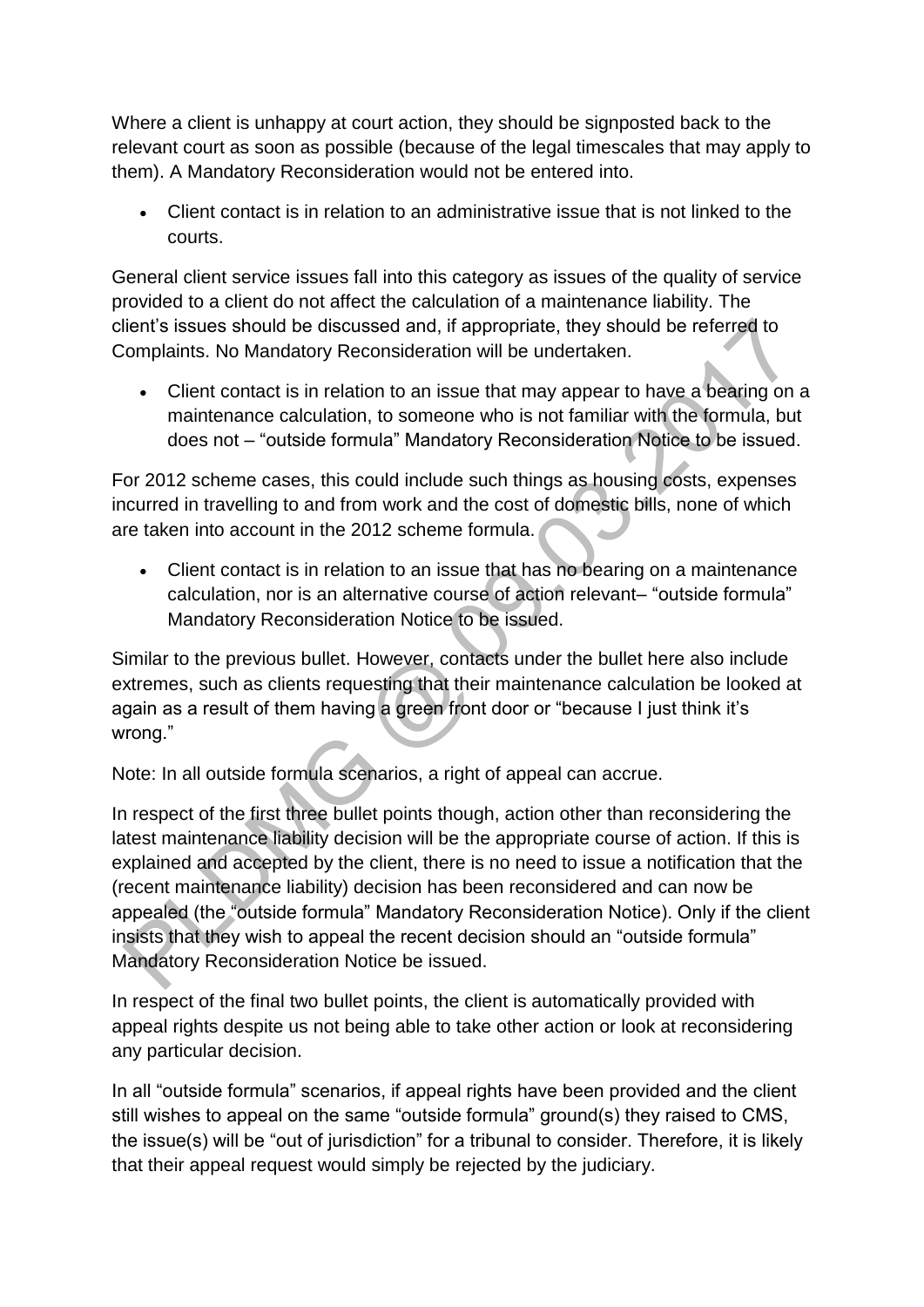### 3 – Variations, as revisions (see [Variation process or Mandatory Reconsideration?](http://np-cmg-sharepoint.link2.gpn.gov.uk/sites/policy-law-and-decision-making-guidance/Pages/Variation%20Process%20or%20Mandatory-Reconsideration-Flowchart.aspx)  [Flowchart\)](http://np-cmg-sharepoint.link2.gpn.gov.uk/sites/policy-law-and-decision-making-guidance/Pages/Variation%20Process%20or%20Mandatory-Reconsideration-Flowchart.aspx)

Where an application for a variation is received, in relation to a recently notified decision (i.e. the client is asking for the variation to be applied to the recently notified decision), the legal mechanism by which consideration is given to that variation application comes from the power to revise a decision (S.16 CS Act 1991).

Note: The request for a variation in this kind of scenario is essentially a request to revise the decision recently notified, but for an exceptional (i.e. variation) reason.

E.g. Variation as a revision – appeal rights to be provided

Recent MC notified, based on the level of shared care of the QC having changed. Within 30 (+2) days of being notified of the new MC, the Receiving Parent contacts CMS to advise that the Paying Parent's company has done particularly well over the last year (PP is a director of their own company) and that they paid themself significant dividends in the last 6 months. The RP is requesting a variation, as a revision of the recent MC, on the ground of "Non-resident Parent with unearned income" (Regulation 69 of the Child Support Maintenance Calculation Regulations 2012).

As this is the same legislative power used when undertaking a Mandatory Reconsideration (the power to revise an existing decision), a request for a variation in such scenarios means that, following completion of the variation action, the (original) decision has been reconsidered (in law) and the clients must legally accrue a right of appeal.

In circumstances where a variation is requested by way of revision, caseworkers should follow the normal variation process, rather than the Mandatory Reconsideration process. When a decision is reached, however, all parties to the case / casegroup should be notified of the outcome of the variation activity, to ensure all parties are aware a right of appeal now exists.

The variation notifications issued to the clients in such circumstances will include a statement about their right of appeal but will also contain a message, clearly worded, to try to encourage them as strongly as possible to come back to us in the first instance, if they disagree with the decision.

If they choose to follow this approach, the decision will then be looked at again but as part of a full Mandatory Reconsideration.

Note: Where a variation is applied for as a supersession, no right of appeal will accrue. Rather, a client would have to request a Mandatory Reconsideration of that decision before they could seek to appeal.

E.g. Variation as a supersession – no appeal rights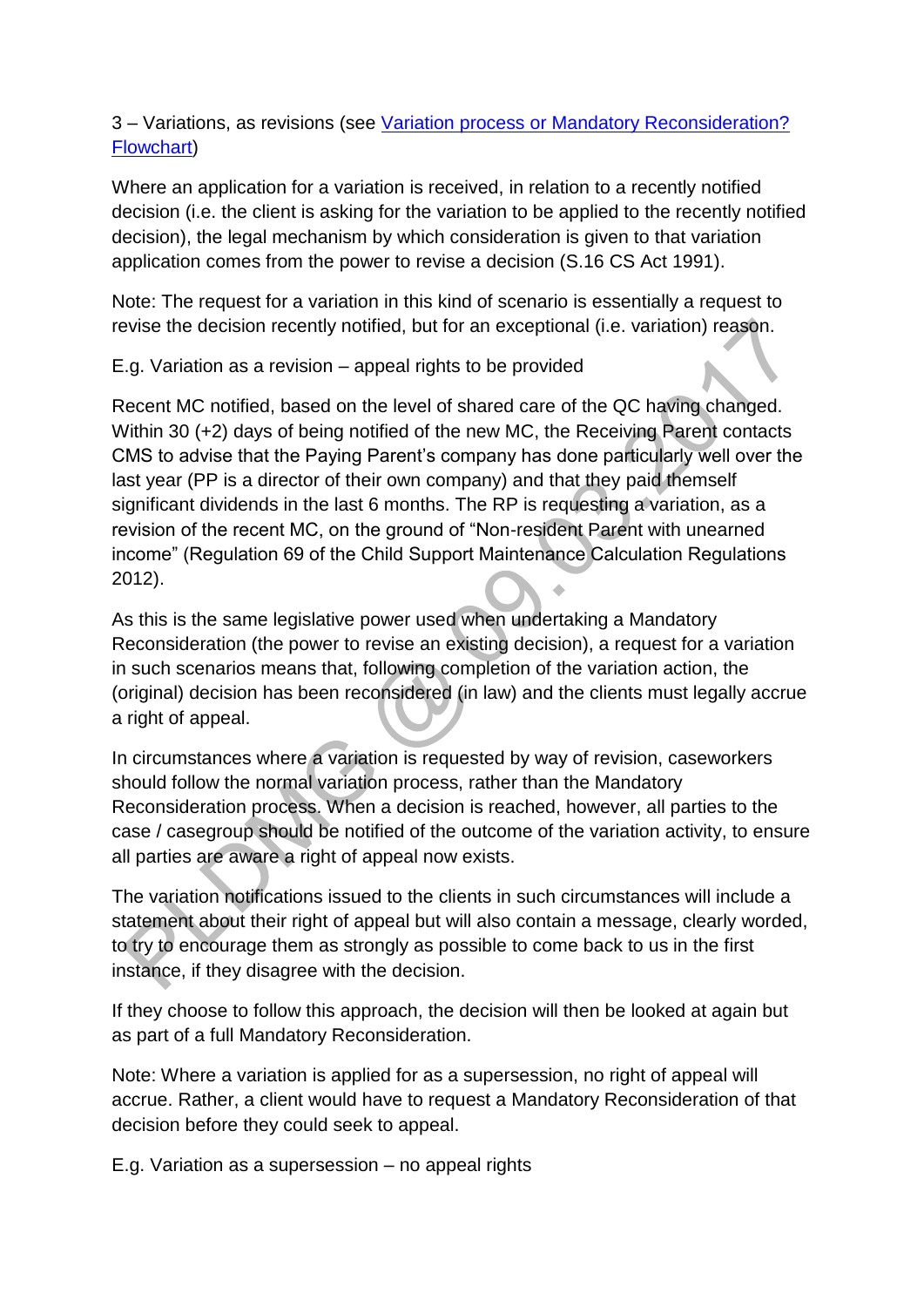Case has been ongoing for some time, no recent changes of circumstance reported (or actioned). Receiving Parent contacts CMS to advise that the Paying Parent's company has done particularly well over the last year (PP is a director of their own company) and that they paid themself significant dividends in the last 6 months. The RP is requesting a variation, as a supersession, on the ground of "Non-resident Parent with unearned income" (Regulation 69 of the Child Support Maintenance Calculation Regulations 2012).

The caseworker should follow the usual Variation process, with the outcome being notified to all parties. The new (varied) decision will not have appeal rights but any party to the decision could ask for it to be reconsidered (the Mandatory Reconsideration process), after which an appeal could be made.

If a client challenges a Varied MC which was calculated as a supersession, that decision should be reviewed by following the Mandatory Reconsideration process, after which appeal rights will be provided.

Actions to take

# **Mandatory Reconsideration required** –

Once it has been established that the client's request for a decision to be looked at again will require a Mandatory Reconsideration, the caseworker should follow the Mandatory Reconsideration procedures and notify the client of the outcome of that action.

All parties to the case / casegroup will be notified of the decision and will have the right to appeal against it (regardless of whether or not it has been changed as part of the Mandatory Reconsideration action).

# **Outside formula revision requests – Other action / signposting**

If the reason for a client requesting a decision be looked at again falls outside of the maintenance formula but some other action is required, or signposting is necessary, the caseworker should initiate that other action (as appropriate) and / or signpost the client appropriately.

# **Outside formula revision requests – No other action / signposting**

If the reason for a client requesting a decision be looked at again falls outside of the maintenance formula and no other action is required, or signposting necessary, the caseworker should issue the outside formula Mandatory Reconsideration Notice to the parties to the case / casegroup.

#### **Variation – As a revision of a recently made decision**